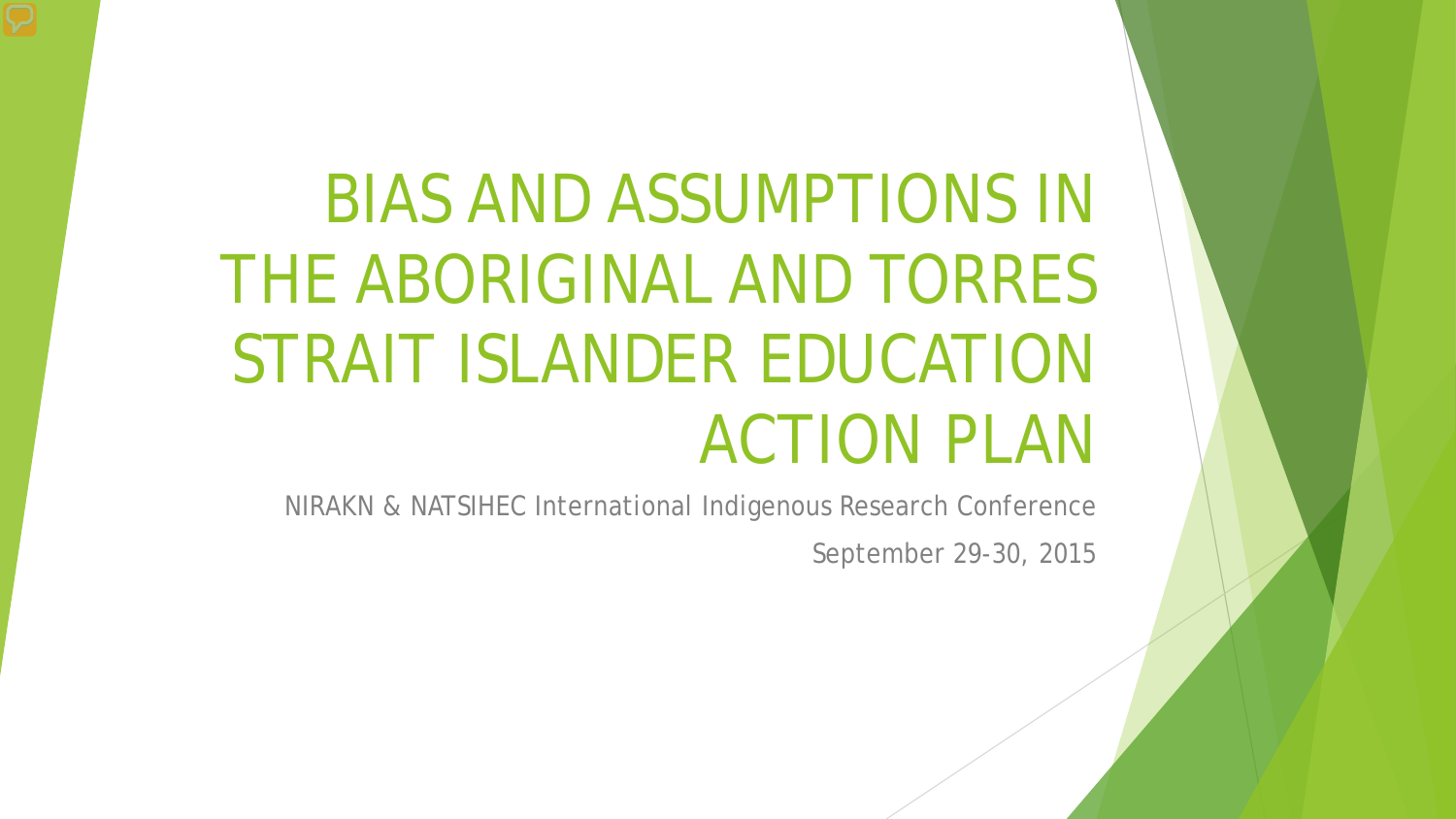#### **Overview**

This presentation aims to:

- Provide an overview of the Aboriginal and Torres Strait Islander Education Action Plan
- $\triangleright$  Demonstrate how bias and assumptions were identified within the Plan through the use of Critical Discourse Analysis
- $\triangleright$  Identify the major findings from the study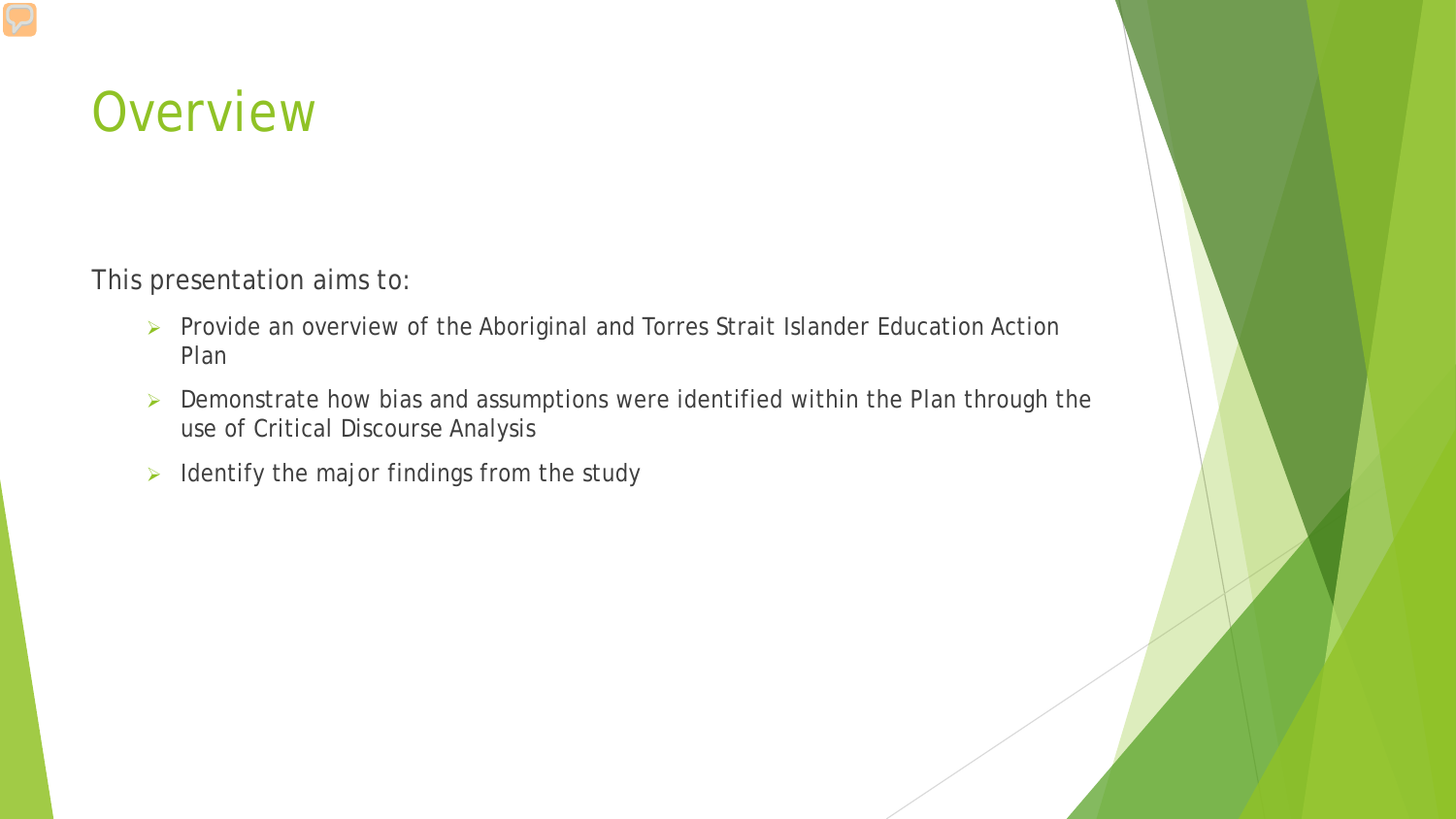### The Aboriginal and Torres Strait Islander Education Action Plan 2010-2014

- The plan was endorsed in 2011 by COAG
- Six domains
- Readiness for School
- Engagement and Connections
- **Attendance**
- Literacy and Numeracy
- Leadership, Quality Teaching and Workforce Development
- Pathways to Post-School Options
- Final Evaluation report in 2014 conducted by Acil Allen Consulting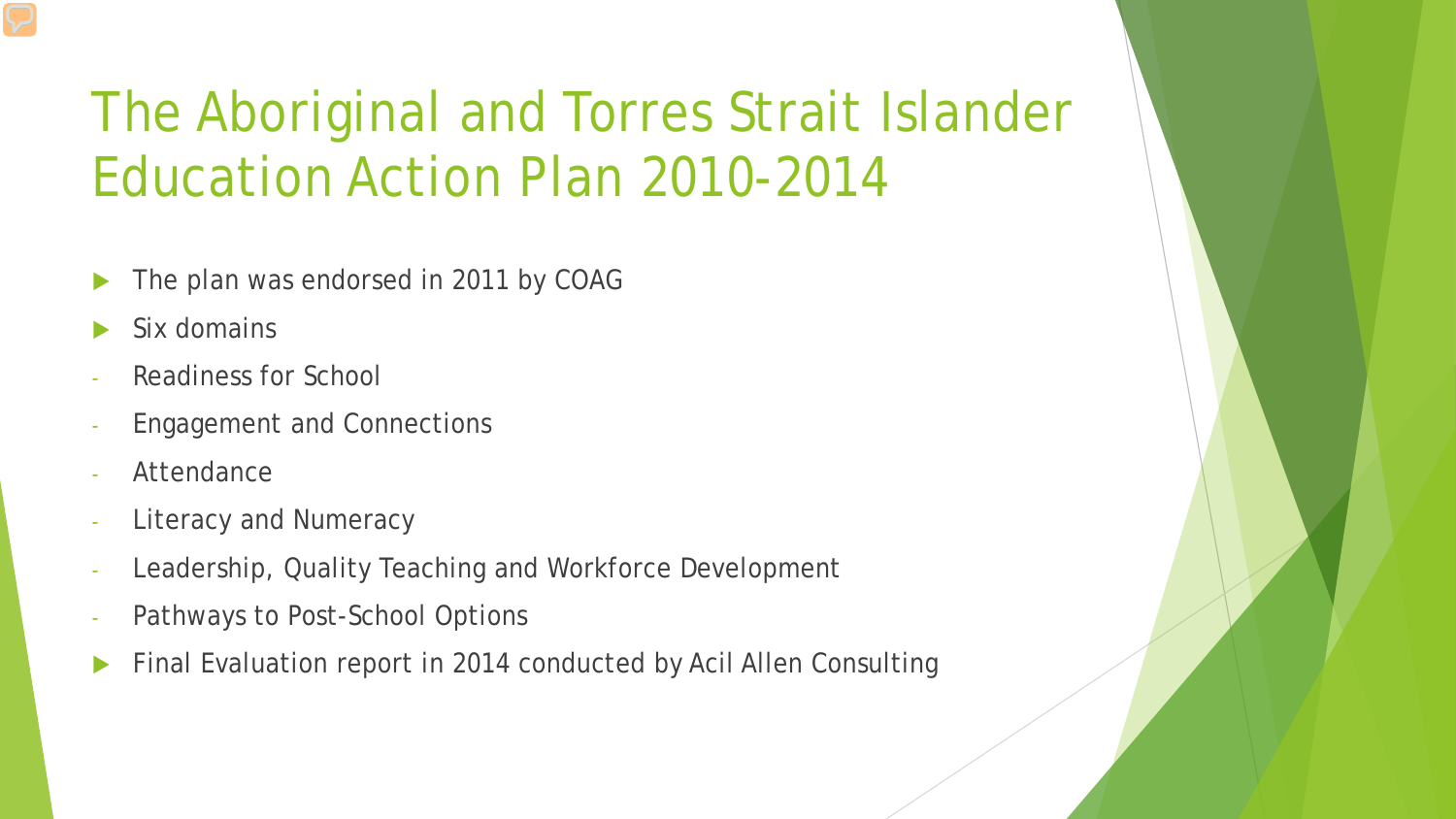### Critical Discourse Analysis/Rigney's Indigenist Research Principles



*Complementary*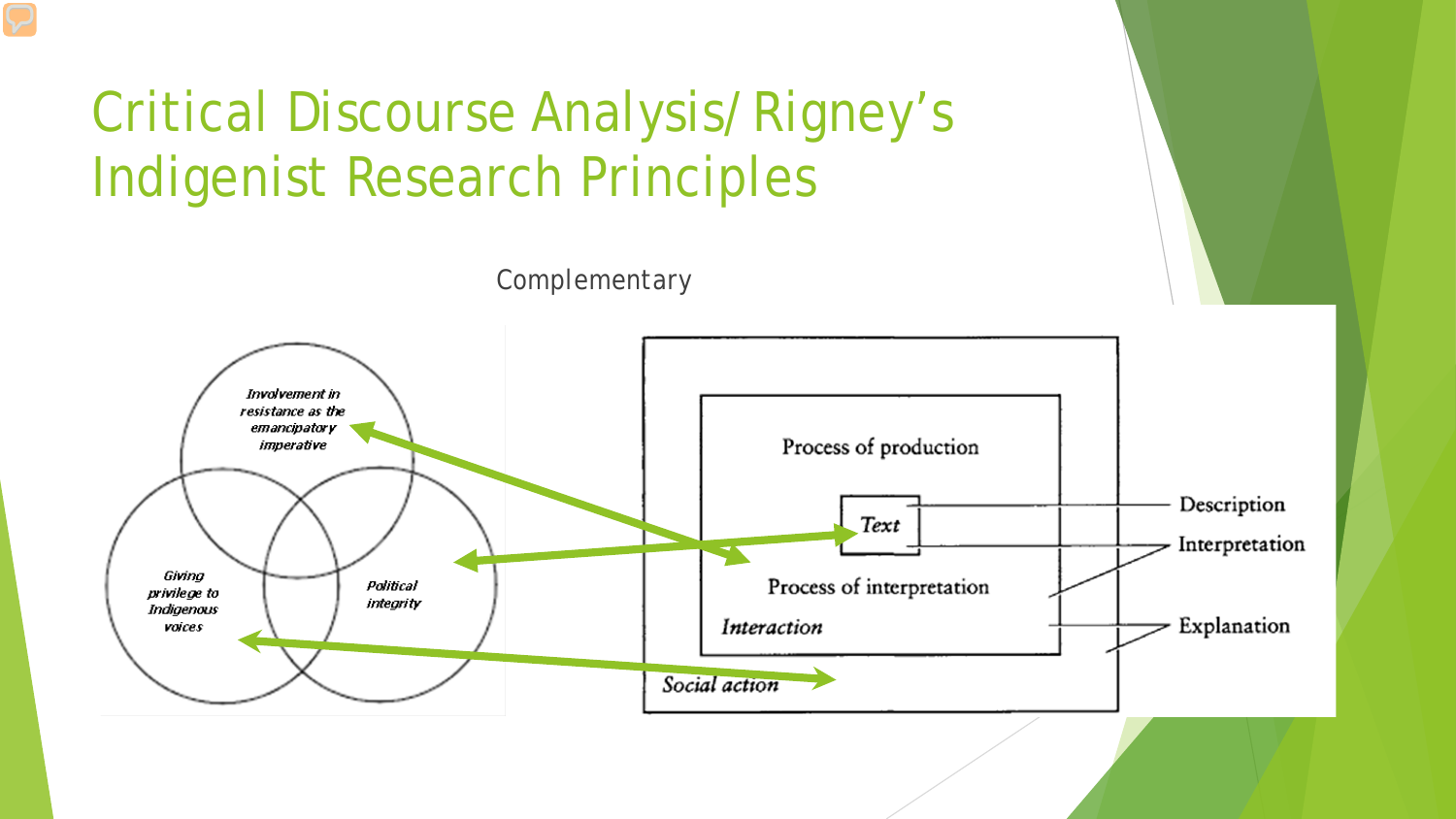"<br>"<br>" *Governments have agreed to take urgent action to close the gap between the life outcomes of Aboriginal and Torres Strait Islander people and other Australians*

*(Ministerial Council for Education, Early Childhood Development and Youth Affairs, 2011, p. 3)*

,<br>,<br>,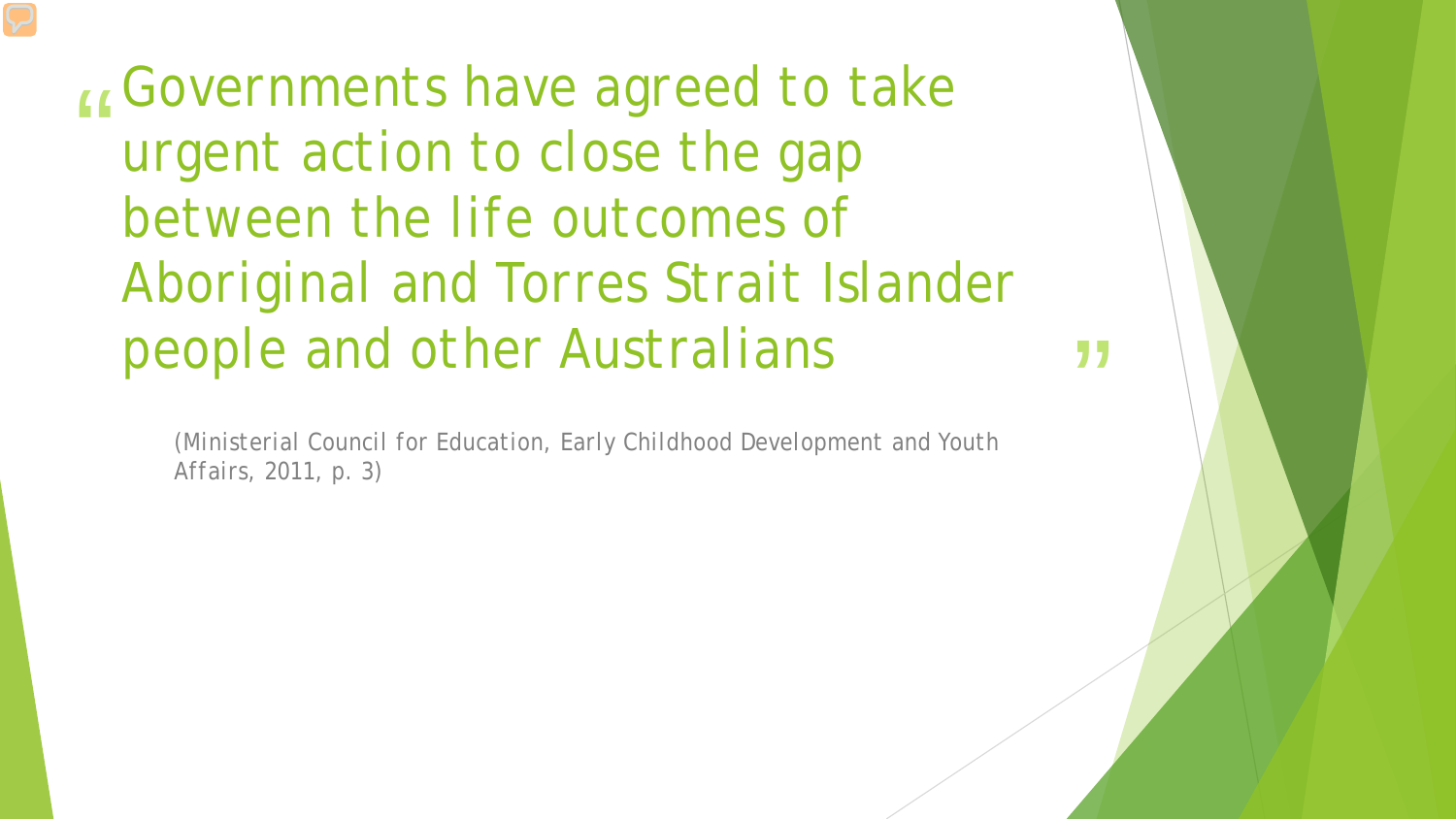### Major findings – Bias and assumptions

#### ASSUMPTIONS

- Homogenous grouping of Aboriginal and Torres Strait Islander people
- Maintenance of the dominant ideology
- Ignoring the detrimental effects of past policies

#### BIAS

- Terms of reference
- Maintenance of the dominant ideology
- One size fits all